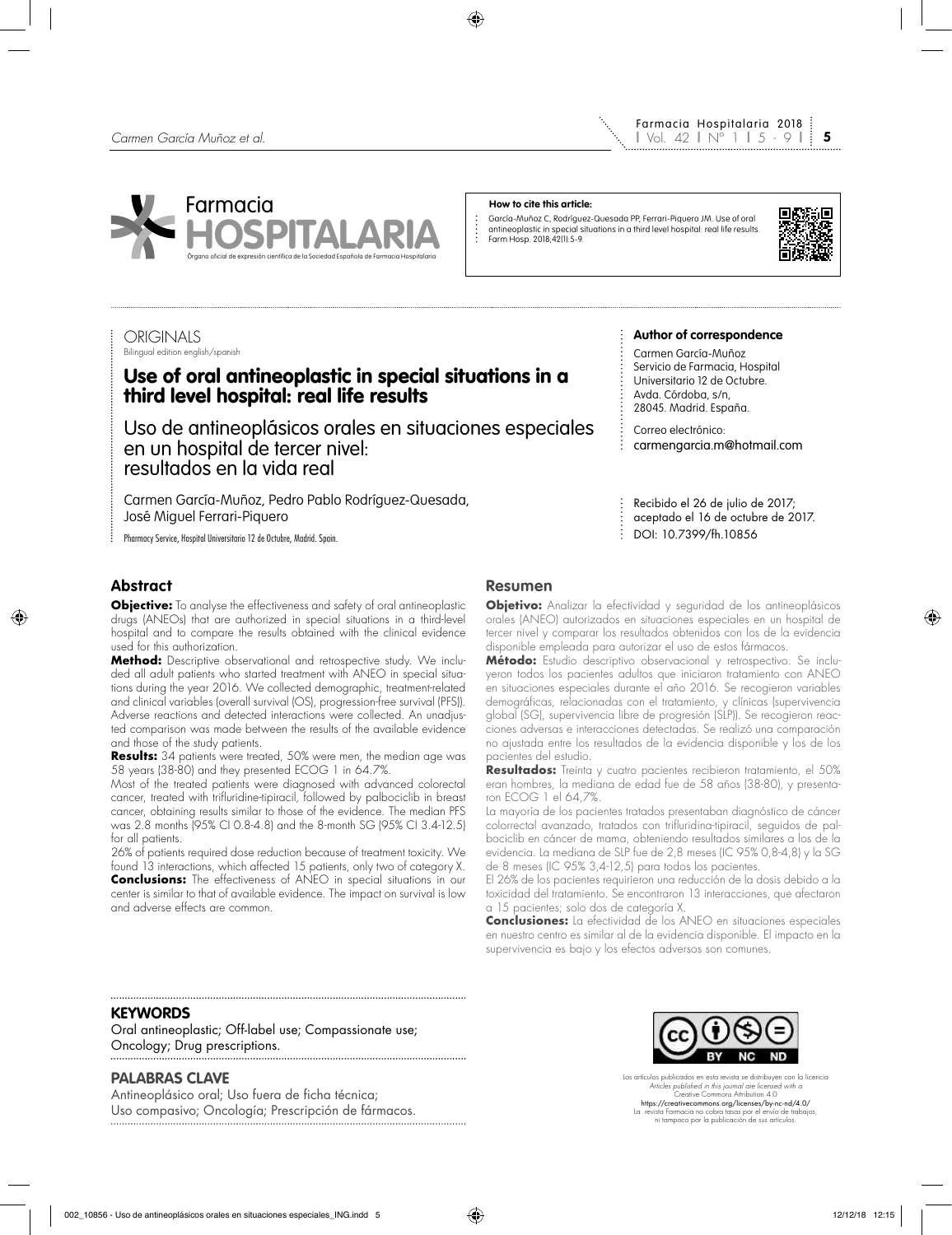## **Introduction**

**6**

In Spain, access to medicines in special situations (off-label use) is regulated by Royal Decree (RD) 1015/2009 dated June 19. Situations that come under this RD include the compassionate use of drugs under research, the use of medicines in situations other than authorized ones, and access to medicines not licensed in Spain. The RD states that offlabel use must be exceptional, that it is typically a last resort in situations for which there is no therapeutic alternative available in Spain, and in chronic or severely debilitating diseases or those considered to threaten the life of the patient. The compassionate use of drugs under research and access to unlicensed medicines in Spain requires prior approval by the Spanish Agency of Medicines and Medical Devices (AEMPS), whereas the use of medicines under situations other than authorized ones requires local approval according to the protocol established by each hospital.

Worldwide, some 20% of drugs are used off-label, and this percentage is higher in specific populations such as pediatric and oncological patients'. Reasons for the frequent oft-label use of drugs in oncology patients include the wide variety of cancer subtypes, difficulties in enrolling patients in clinical trials, the rapid diffusion of the preliminary results of drug trials, and delays in the approval of new drugs by regulatory agencies.

In 2015, the Spanish Society of Hospital Pharmacy (SEFH) published a survey on the use of off-label drugs for oncohematology patients in Spanish hospitals. The survey clearly showed that the main factor influencing the authorization-prescription process of these drugs is the available evidence. However, a lower level of evidence is usually accepted in cases in which there are no therapeutic alternatives, or in patients with low-prevalence tumors<sup>2</sup>. There is growing interest in assessing the anticipated clinical benefit of anticancer drugs<sup>3</sup> driven by the need to optimize increasingly limited resources and provide the safest and most effective cancer therapy at the lowest possible cost. A recent study showed that a large number of anticancer drugs authorized in recent years by regulatory agencies did not provide clear clinical benefit, and that there was no relationship between the price of these drugs and their benefit to patients and society<sup>4</sup>. In addition, clinical trials typically select patients with better functional status or with specific characteristics, which calls into question their external validity.

The off-label use of drugs in oncology patients is typically based on limited evidence or on the acceptance of high costs, and thus a better understanding is required of the effects of these drugs in clinical practice.

The objective of this study was to assess the effectiveness and safety of the off-label use of oral anticancer drugs (ANEO) for cancer patients in a tertiary hospital, and to compare the results with the available evidence used to authorize the prescription of these drugs.

#### **Method**

Descriptive, observational, retrospective study. The study included all adult patients attending the Medical Oncology Service who began treatment with off-label ANEO in 2016. Patients were followed up until June 2017. Patient follow-up time was defined as the time from start of treatment to death or to the end of follow-up.

Data on the patients treated, indications, and prescribed drugs were obtained from the database of drugs in special situations recorded by the drug information center of the pharmacy department. Clinical variables were obtained from the electronic medical records (HP-HCIS®) of the hospital, and doses and duration of treatments were obtained using FARHOS® outpatient electronic assisted prescription software.

Independent variables were demographic (age, sex, functional status of the patient), treatment-related (indications, number of previous treatment lines, treatment start date, dose, schedule, change of dose or protocol, reason for change, presence of drug-drug interactions, interaction category, treatment end date), and clinical (date of disease progression, date of death). Dependent variables were survival and treatment toxicity. Overall survival (OS) was defined as the time from the start of treatment in a special situation to all-cause death or last contact with the patient.

Progression-free survival (PFS) was defined as the time from the start of treatment in a special situation to disease progression.

Toxicity was classified into several categories according to pathophysiology, anatomy, and severity using the Common Terminology Criteria for Adverse Events V3.0 (CTCAE)<sup>5</sup>. The only adverse reactions recorded were those that caused dose modification or treatment discontinuation.

Detected interactions between ANEO and other home medications were obtained from the pharmaceutical care service and classified according to the categories defined by Lexicomp® based on the severity of the interaction  $|A| = n\alpha$  known interaction,  $\beta = n\alpha$  action needed,  $\dot{C}$  $=$  monitor therapy,  $D =$  consider therapy modification,  $X =$  avoid combination).

In our hospital, all off-label use of drugs needs the approval of the medical management team before the start of treatment. Although authorization for the compassionate use of a drug under research is the responsibility of the AEMPS, the request for the drug is always made with the approval of the medical management team in compliance with RD 1015/2009. Before authorizing the off-label use of a drug, the medical management team hospital liaises with the pharmacy department regarding the available evidence on its use in this special situation. The pharmacist at the drug information center provides a report on the efficacy, safety, and cost of treatment in this situation.

Evidence on the use of the requested drugs in special situations was obtained from a literature search of PubMed.

An unadjusted comparison was made between the results of the available evidence and the results of the study participants.

We calculated the median and range of the quantitative variables and the frequency distribution of the qualitative variables. Kaplan-Meier survival analysis was used to analyze survival variables. Statistical analysis was performed using the IBM SPSS Statistics® software package version 20.

### **Results**

During 2016, treatment with off-label ANEO was requested for 44 patients, of whom 10 (22.7%) did not receive treatment due to disease progression and transfer to palliative care  $(n = 5)$ , change of hospital  $(n = 2)$ , enrollment in a clinical trial ( $n = 1$ ), or death ( $n = 2$ ). Of the 34 patients who received treatment, 50% were male and median age at start of treatment was 58 years (range, 38-80 years). The majority of the patients had grade 1 performance status as assessed using the Eastern Cooperative Oncology Group scale.

Table 1 shows the distribution of treatments and pathologies, as well as the characteristics of the patients.

Most of the treated patients had a diagnosis of advanced colorectal cancer and had received multiple treatment lines. At the time of the study they were receiving combination therapy with trifluridine-tipiracil.

Regarding the type of special situation, 5 of the 9 drugs requested were for compassionate use. These drugs are not yet marketed in Spain but can be purchased through the Use of Medications in Special Situations portal of the AEMPS for indications authorized in other countries by their regulatory agencies.

The other drugs used are marketed in Spain, but were used for an indication not included in their Summary of Product Characteristics.

Regarding the effectiveness of the treatments, Table 2 shows survival results compared with the clinical evidence used for the authorization of treatment<sup>6-14</sup>

The PFS and OS rates obtained with trifluridine-tipiracil were similar in our study and in clinical trials. In the case of palbociclib, the PFS rate in our study was also similar to that in clinical trials; however, the OS rates cannot yet be compared because the data are still immature.

In the case of treatment with cabozantinib, there had been no change in PFS after a median of 14 months of follow-up, so comparisons cannot yet be made.

There were marked differences between the results of crizotinib use in our study and those of published cohort studies, even though the 2 patients receiving this drug in our study were relatively young and with good functional status, one of whom was receiving first-line treatment. One patient died within a week of starting treatment, and the disease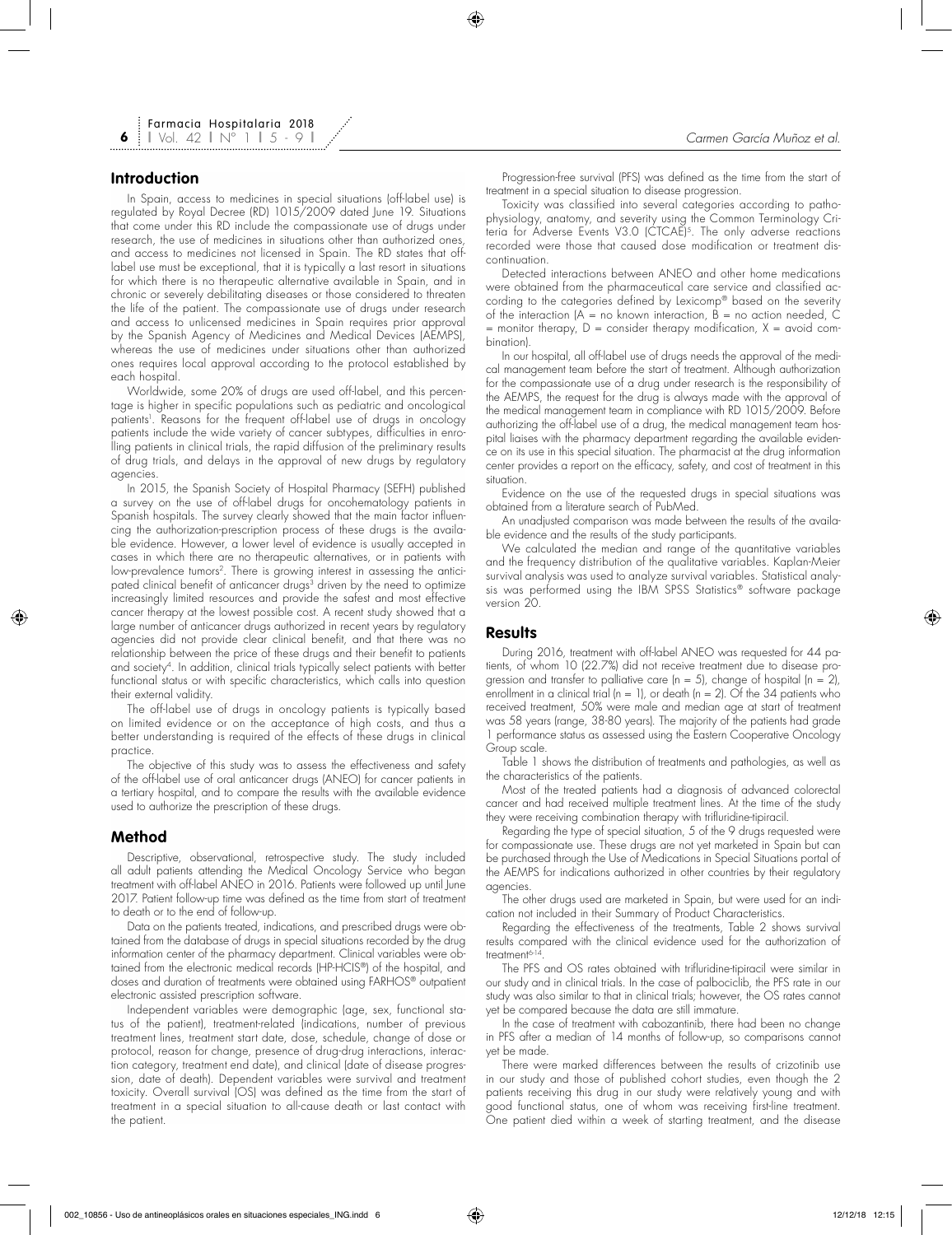

| i |  |
|---|--|
| u |  |

| Drug                                | <b>Indication</b>                             | Number of<br>patients by sex |              | Median age (y)<br>and range | <b>Functional status</b><br>and number<br>of patients | <b>Median number</b><br>of previous lines of<br>treatment (range) | Time (y) from diagnosis<br>to start of treatment<br>(range) | Type of use in<br>special situations                                     |
|-------------------------------------|-----------------------------------------------|------------------------------|--------------|-----------------------------|-------------------------------------------------------|-------------------------------------------------------------------|-------------------------------------------------------------|--------------------------------------------------------------------------|
|                                     |                                               | Women Men                    |              |                             |                                                       |                                                                   |                                                             |                                                                          |
| Cabozantinib                        | Advanced kidney<br>cancer                     |                              |              | 51 (45-61)                  | ECOG 1 (2)                                            | $3.5(3-4)$                                                        | $8.8$ (1.8-15.8)                                            | Compassionate<br>use                                                     |
| Cobimetinib                         | Advanced<br>or metastatic<br>melanoma         |                              |              | 54 (52-56)                  | ECOG 0 (1)<br>ECOG 1 (1)                              | 0                                                                 | $1.6(1.2-2.1)$                                              | Compassionate<br>use                                                     |
| Crizotinib                          | Adenocarcinoma of<br>the lung $ROS-1 (+)$     | $\Omega$                     | $\mathbf{2}$ | 53                          | ECOG 1 (2)                                            | $0.5(0-1)$                                                        | $4(1-7)$                                                    | Off-label use                                                            |
| Nintedanib                          | Metastatic non-small<br>cell lung cancer      |                              | 2            | 58 (52-71)                  | ECOG 1 (3)                                            | $2(1-2)$                                                          | $1(0-2)$                                                    | Compassionate<br>use (marketed<br>in Spain<br>for another<br>indication) |
| Palbociclib                         | Metastatic breast<br>cancer RH (+) HER-<br>2( | $\overline{7}$               |              | 57 (42-66)                  | ECOG 0 (2)<br>ECOG 1 (4)<br>ECOG 3 (1)                | $6(4-18)$                                                         | $7(3-24)$                                                   | Compassionate<br><b>use</b>                                              |
| Pazopanib                           | Gastrointestinal<br>stromal tumor             |                              | $\Omega$     | 51                          | ECOG <sub>1</sub>                                     | 3                                                                 |                                                             | Off-label use                                                            |
| Regorafenib                         | Hepatocellular<br>carcinoma                   | $\Omega$                     | 2            | 55 (53-58)                  | ECOG 0 (1)<br>ECOG 1 (1)                              |                                                                   | $4.5(4-5)$                                                  | Off-label use                                                            |
| Sunitinib                           | Thymic carcinoma                              | 0                            |              | 45                          | ECOG <sub>0</sub>                                     | 12                                                                | 9                                                           | Off-label use                                                            |
| TAS-102<br>(trifluridine-tipiracil) | Metastatic<br>colorectal cancer               | 8                            | 6            | 60.5 (38-80)                | ECOG 0 (6)<br>ECOG 1 (8)                              | $3.5(2-5)$                                                        | $3(1-14)$                                                   | Compassionate<br><b>use</b>                                              |

# **Table 1.** Treatments and Diseases Treated in Special Situations. Characteristics of the Patients.

ECOG, Eastern Cooperative Oncology Group.

# **Table 2.** Efficacy Results Obtained in Clinical Trials and Those Obtained in our Experience at the Hospital. Date of Analysis, June 2017.

| Drug                                              | <b>Disease</b>                               | Median follow-up<br>time of patients in<br>hospital (mo) | <b>Clinical trials</b>       |                                         | Type of clinical trial on<br>which the authorization<br>was based | <b>Hospital</b>             |                                           |
|---------------------------------------------------|----------------------------------------------|----------------------------------------------------------|------------------------------|-----------------------------------------|-------------------------------------------------------------------|-----------------------------|-------------------------------------------|
|                                                   |                                              |                                                          | <b>Median PFS</b><br>(mo)    | <b>Median OS</b><br>(mo)                |                                                                   | <b>Median PFS</b><br>(mo)   | <b>Median OS</b><br>(mo)                  |
| TAS-102<br>(trifluridine-tipiracil)<br>$(N = 14)$ | Metastatic<br>colorectal cancer              | 9.1                                                      | 2.0 (95% CI,<br>$1.9 - 2.1$  | 7.1 (95% CI,<br>$6.5 - 7.8$             | CT Phase III,<br>double-blind,<br>randomized                      | $1.7 - 2.0$                 | 1.8 (95% CI, 7.0 (95% CI,<br>$5.3 - 8.6$  |
| Palbociclib<br>$(N = 7)$                          | Metastatic<br>breast cancer<br>RH+ and HER2- | 11.4                                                     | 9.5 (95% CI,<br>$9.2 - 11.0$ |                                         | CT Phase III.<br>double-blind,<br>randomized                      | 9.1 (95% CI,<br>$0-19.6$    | 14 (95% CI,<br>$7.5-20.0$                 |
| Cabozantinib<br>$(N = 2)$                         | Advanced kidney<br>cancer                    | 14                                                       | 7.4 (95% CI,<br>$5.6-9.1$    | 21.4 (95% CI,<br>18.7-NR)               | CT Phase III,<br>open, randomized                                 |                             |                                           |
| Cobimetinib<br>$(N = 2)$                          | Advanced<br>or metastatic<br>melanoma        | 8                                                        | $9.5 - 13.4$                 | 12.3 (95% CI, 22.3 (95% CI,<br>20.3-NE) | CT Phase III,<br>double-blind,<br>randomized                      | $0-16.3$                    | 7.1 (95% CI, 8.5 (95% CI,<br>$0.8 - 16.1$ |
| Crizotinib<br>$(N = 2)$                           | Adenocarcinoma<br>of the lung<br>$ROS-1+$    | 10                                                       | 19.2 (95% CI,<br>$14.4-NR$   |                                         | CT phase I expansion<br>study, cohort of<br>50 patients           | $0-4.0$                     | 2.0 (95% CI, 5.5 (95% CI,<br>$0-11.7$     |
| Nintedanib<br>$(N = 3)$                           | Metastatic<br>non-small cell<br>lung cancer  | 11.4                                                     | 3.4 (95% CI,<br>$2.9 - 3.9$  | 10.9 (95% CI,<br>$8.5 - 12.6$           | CT Phase III, double-<br>blind, randomized                        | 4.4 (95% CI,<br>$2.9 - 5.9$ | 5.0 (95% CI,<br>$3.4 - 6.6$               |
| Regorafenib<br>$(N = 2)$                          | Hepatocellular<br>carcinoma                  | 14                                                       | 3.1 (95% CI,<br>$2.8 - 4.2$  | 10.6 (95% CI,<br>$9.1 - 12.1$           | CT Phase III,<br>double-blind,<br>randomized                      |                             |                                           |
| Sunitinib<br>$(N = 1)$                            | Thymic carcinoma                             | 16.2                                                     | 7.2 (95% CI,<br>$3.4 - 15.2$ |                                         | CT Phase II, open                                                 | 6.0                         |                                           |
| Pazopanib<br>$(N = 1)$                            | Gastrointestinal<br>stromal tumor            | 14.5                                                     | 3.4 (95% CI,<br>$2.4 - 5.6$  | 17.8 (95% CI,<br>$8.4 - 21.9$           | CT Phase II,<br>randomized, open                                  | 3.0                         | 5.0                                       |

CT, clinical trial; NR, not reached; OS, overall survival; PFS, progression-free survival.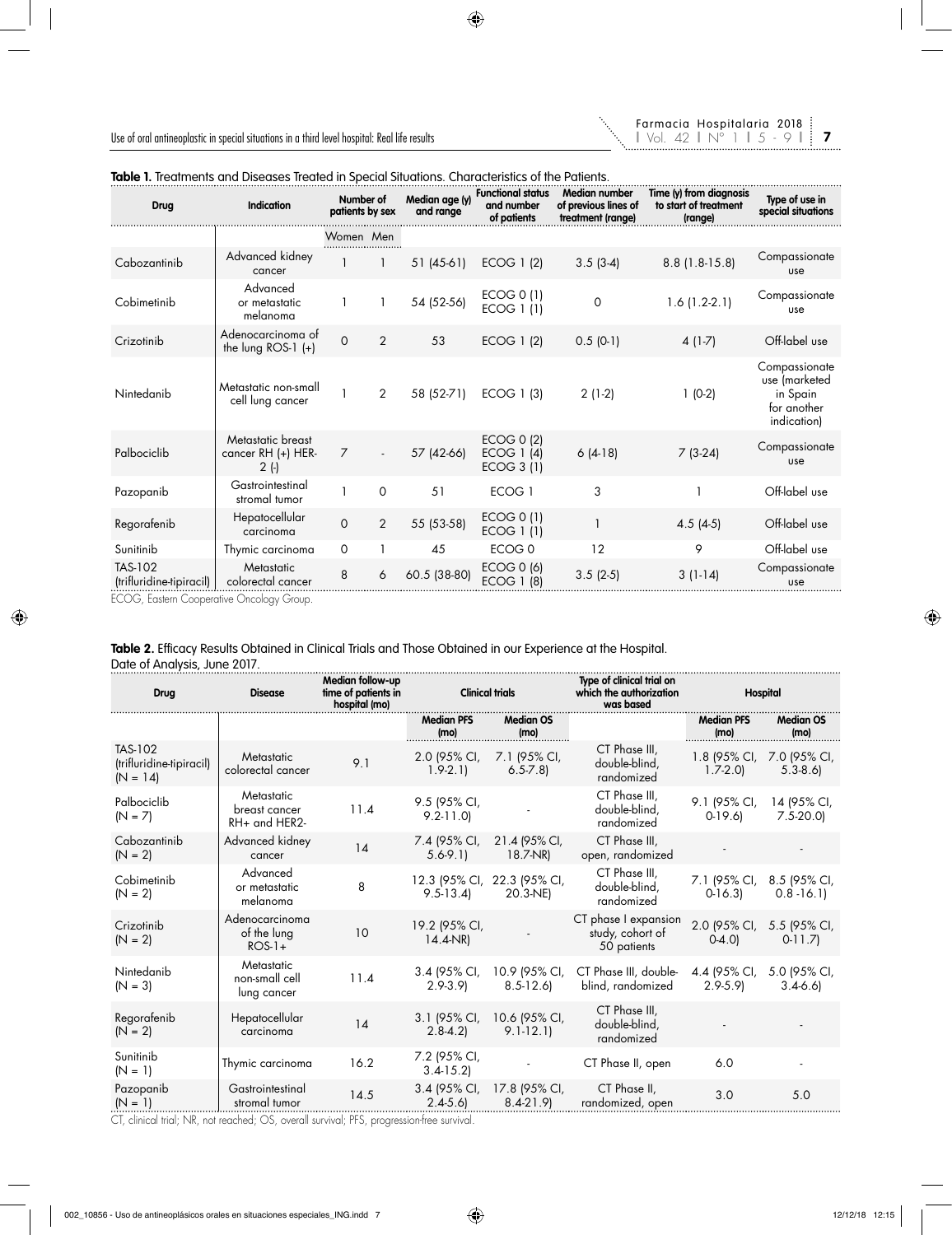**8**

progressed after 4 months in the other patient, who is currently under treatment with lorlatinib.

Of the 2 patients treated with cobimetinib, 1 was changed to immunotherapy with nivolumab, and the other continued treatment combined with vemurafenib.

Of the 3 patients treated nintedanib, 2 continued treatment and the other died. Comparisons cannot be made because the data are still immature.

For all patients, median PFS was 2.8 months (95% confidence interval [CI], 0.8-4.8) and median OS was 8 months (95% CI, 3.4-12.5).

Regarding treatment safety, 26% of the patients ( $n = 9$ ) required dose reduction due to treatment toxicity associated with 5 of the drugs (cabozantinib, nintedanib, sunitinib, regorafenib, and trifluridine-tipiracil). Regorafenib was associated with the majority of adverse reactions. The most common of these was asthenia (33%) followed by hand-foot syndrome (22%). Table 3 shows the adverse reactions requiring dose reductions. No treatment was discontinued because of its adverse effects.

We observed 13 drug-drug interactions, which affected 15 patients (44.4% of the total). Only 2 interactions were category X (avoid combination): these were palbociclib-metamizole (in 2 patients, 5.8%) and cobimetinib-carbamazepine (1 patient, 2.9%). Two interactions were category D (consider therapy modification): cobimetinib-bromazepam (1 patient) and pazopanib-escitalopram (1 patient). The remaining drug-drug interactions were category C (7 interactions in 8 patients) and category B (2 interactions in 2 patients).

In the case of category X interactions, it was recommended to replace metamizole with another analgesic that did not interact with palbociclib. In the patient receiving cobimetinib-carbamazepine, close monitoring of blood carbamazepine levels was recommended because the drug was needed to control epileptic seizures.

### **Discussion**

A comparison of the number of patients for whom treatment in special situations was requested and the number who received treatment shows that 22% did not start the treatment, which was generally due to transfer to palliative care or death. Thus, a large percentage of these patients were at end of life or receiving palliative care.

However, in general, the patients receiving off-label ANEO were young and most of them had good functional status.

Median PFS was almost 3 months, whereas OS was 8 months. These results are indicative of anticipated survival times in patients with advanced disease who receive treatment, like the study patients, although these results should be interpreted with caution due to the heterogeneity of the diseases. The survival results are similar to those of other Spanish studies on the offlabel use of drugs in oncology<sup>15</sup>, such as the study conducted by Arroyo Alvarez *et al.*, which reported a median PFS of 5 months and a median OS of 11 months.

The main limitation of the present study is the short follow-up period; thus, some of the data are still too immature for their analysis, especially in cases in which longer survival times have been described, such as those observed with cobimetinib associated with vemurafenib or palbociclib. Another limitation is that the comparison of the results obtained from clinical trials and those obtained in our study was not adjusted and should be interpreted with caution.

In our study, trifluridine-tipiracil was the most commonly used off-label drug, and was associated with the greatest number of adverse events in our patients, with a median PFS and median OS similar to those of clinical trials. Thus, the data show that this treatment provides very marginal survival gains in patients with heavily pretreated colorectal cancer.

As described in other studies, asthenia was the most common adverse event, and regorafenib was associated with the greatest range of adverse events.

As noted in the SEFH report on the off-label use of anticancer drugs<sup>2</sup>, the low prevalence of some tumors or the lack of alternatives can lead to the authorization of treatments with a very low level of evidence on their effectiveness. In countries such as Italy, the reimbursement of off-label anticancer drugs in some cases depends on the results of therapy in real life, especially when there is a lack of evidence prior to its use<sup>16</sup>, following an individualized payment-by-results approach for each patient.

Follow-up of the results of off-label drug use in our hospital is vitally important because the results of their use in clinical practice should be used to assess the authorization of future treatments at the hospital. Likewise, the implementation of a pharmaceutical care service for cancer patients at our hospital has allowed us to closely monitor the effectiveness and safety of such treatments in each patient, thus preventing the prolongation of ineffective or unsafe treatments and allowing us to optimize the available resources.

The effectiveness of off-label ANEO in our hospital is similar to the evidence available from clinical trials. Their impact on survival is limited and adverse effects are common. The pharmacy department should participate in the authorization process, pharmacotherapy follow-up of the patient, and follow-up of the results of these therapies. This information should be taken into account in future decision making.

#### **Funding**

No funding

# **Conflict of interests**

No conflict of interests.

## **Contribution to the scientific literature**

This study presents data on the effectiveness and safety of oral anticancer drugs used in special situations (off-label use), and compares the results with the evidence used for their authorization.

In the setting of palliative treatment, the results show that these drugs have little impact on survival and have a high rate of adverse effects. This information may be of assistance in future decision-making in this type of setting in the future.

# **Table 3.** Drugs That Needed Dose Reduction Due to Adverse Reactions. Description and Frequency of Adverse Reactions.

| <b>Drug</b>                                    | Number of patients requiring<br>dose reduction | Adverse reaction and number of patients                                                                                                 |
|------------------------------------------------|------------------------------------------------|-----------------------------------------------------------------------------------------------------------------------------------------|
| Cabozantinib $(N = 2)$                         |                                                | Toxic diarrhea G2 (1)<br>Hand-foot syndrome G1 and asthenia G2 (1)                                                                      |
| Nintedanib $(N = 3)$                           |                                                | Asthenia and diarrhea G1, nausea, oral ulcers                                                                                           |
| Regorafenib ( $N = 2$ )                        |                                                | Hand-foot syndrome G2-3 (1), dyspnea G1 (1), nausea G1 (1),<br>anorexia G1 (2), dysphonia G1 (1) mucositis G1 (1),<br>xerostomia G1 (1) |
| Sunitinib $(N = 1)$                            |                                                | Asthenia G2, mucositis                                                                                                                  |
| TAS-102 (trifluridine-tipiracil)<br>$(N = 14)$ |                                                | Febrile neutropenia G4 (1)<br>Non-febrile neutropenia G2 (2)                                                                            |